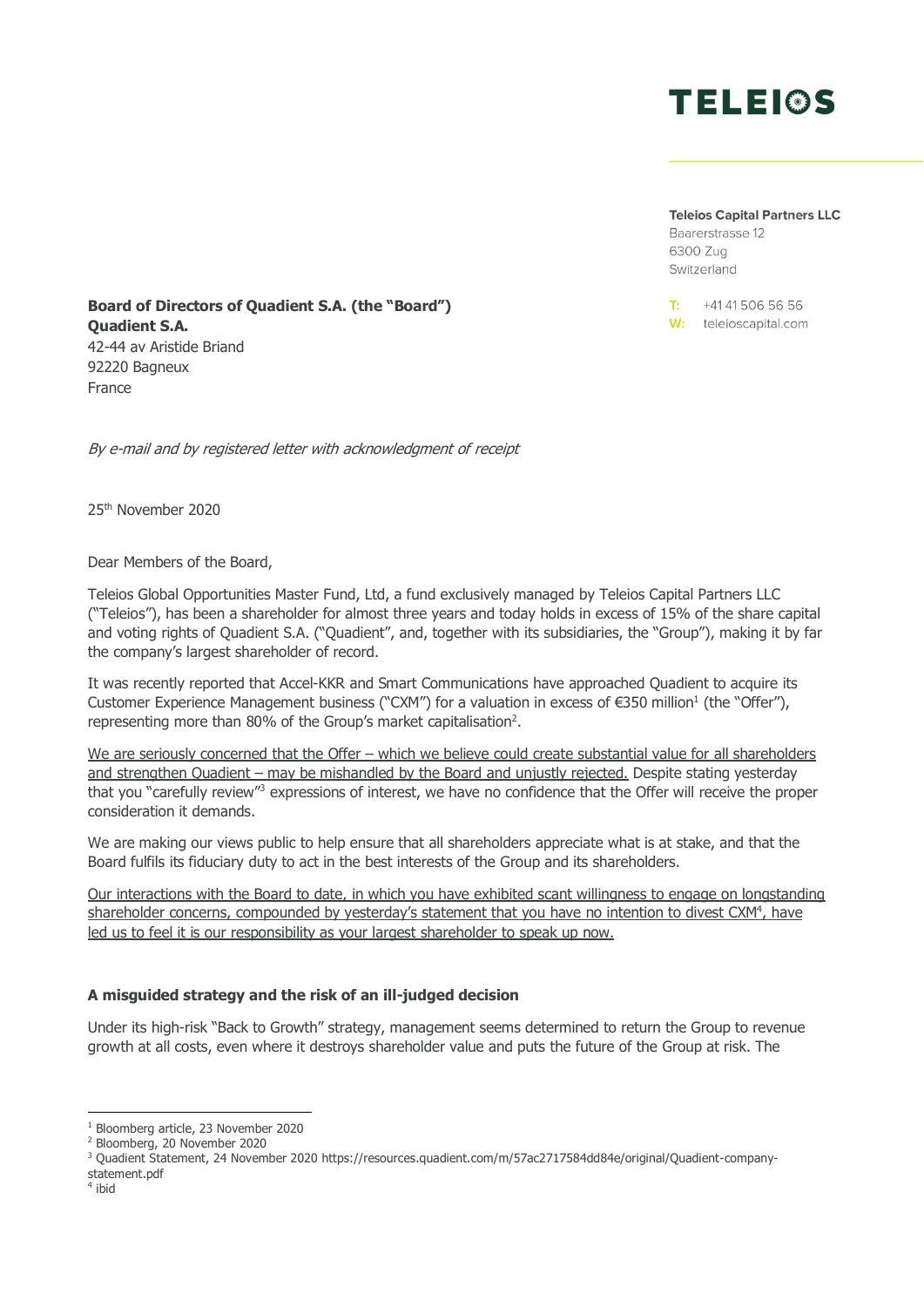## **TELEIOS**

strategy was endorsed by the Board upon its announcement in January 2019, despite not finding support from any major shareholder, to our knowledge.

We now fear that management will pressure the Board into rejecting the Offer against the will and best interest of shareholders, and we therefore urge the Board to carefully scrutinise management's arguments and motives. Questionable management decisions sanctioned to date have included:

- retaining and integrating three distinct growth divisions active in entirely different and highly competitive end-markets where Quadient has no clear advantage;
- slashing the long-established dividend from €1.70 to an absolute floor of €0.50; and
- greenlighting an irresponsible €400 million M&A program net of divestments, corresponding to over 90% of the Group's market capitalisation.<sup>5</sup>

Management's track record has been underwhelming. Since Geoffrey Godet was appointed chief executive in February 2018, operating profit has continued to decline (-7% in FY19, -34% in H1 FY20)<sup>6</sup> despite easy wins from closing loss-making businesses such as Temando, and shares have underperformed the market by almost 50%points<sup>7</sup>, now trading near all-time lows.<sup>8</sup> There is broad consensus among industry experts and former insiders that the Group is stretching itself thinly across too many end-markets with limited synergies between its divisions.

In sharing our views with the Board through our long-running interactions, we have been left confounded and dismayed by your level of apathy. We have long concluded that any internal review of strategic priorities is unlikely to lead to a meaningful change of course, and would likely only reinforce the same self-serving and flawed logic that has impeded the Group from making progress to date.

The advent of the Offer now brings our concerns into even sharper relief. It would be shambolic for the Board to glibly discard the Offer and insist upon inaction by dressing up the impending strategy update<sup>9</sup> as a fully-fledged strategic review. A non-independent update of an existing flawed strategic plan represents neither the holistic rethink of structure and strategy the Group needs, nor grounds for rejecting outright an Offer that commands the Board's attention today.

## **An opportunity to strengthen CXM and Quadient, and deliver value for shareholders**

In our view, accepting the Offer to sell CXM to Smart Communications would achieve three important objectives: it would 1) Strengthen CXM by creating an enterprise software provider of critical mass; it would 2) Strengthen Quadient through improved focus; and it would 3) Generate significant value for Quadient shareholders.

**1) Strengthen CXM:** A combination of CXM and Smart Communications could constitute a stronger and more competitive business offering all stakeholders, including employees and customers, a better future, by harnessing its enlarged sales and R&D capabilities. We think this has special resonance given that the traditional customer communication management ("CCM") market, where CXM holds a stronger market position today, is losing relevance to the larger and more competitive customer experience market. It seems foolhardy to assume that CXM, a subscale CCM provider owned by a mail equipment group, will be able to compete with IT giants like Adobe, innovative and agile start-ups, and dedicated CCM providers on product capabilities, distribution and talent, in the rapidly evolving customer experience market.

<sup>5</sup> Quadient Capital Markets Day, 23 January 2019; market capitalisation based on Bloomberg, 20 November 2020

<sup>6</sup> Based on FY19, FY18, H1'20, and H1'19 current operating income excluding expenses related to acquisitions of €185 million, €199 million, €61 million, and €93 million, respectively; Quadient 2019 universal registration statement and July 2020 half-year financial report

<sup>&</sup>lt;sup>7</sup> SBF120 Index; Bloomberg, 20 November 2020

<sup>8</sup> Bloomberg, 20 November 2020

<sup>9</sup> Quadient – Financial Calendar Update, 21 October 2020 https://resources.quadient.com/m/14475b8e414e0b3f/original/Financialcalendar-update-EN.pdf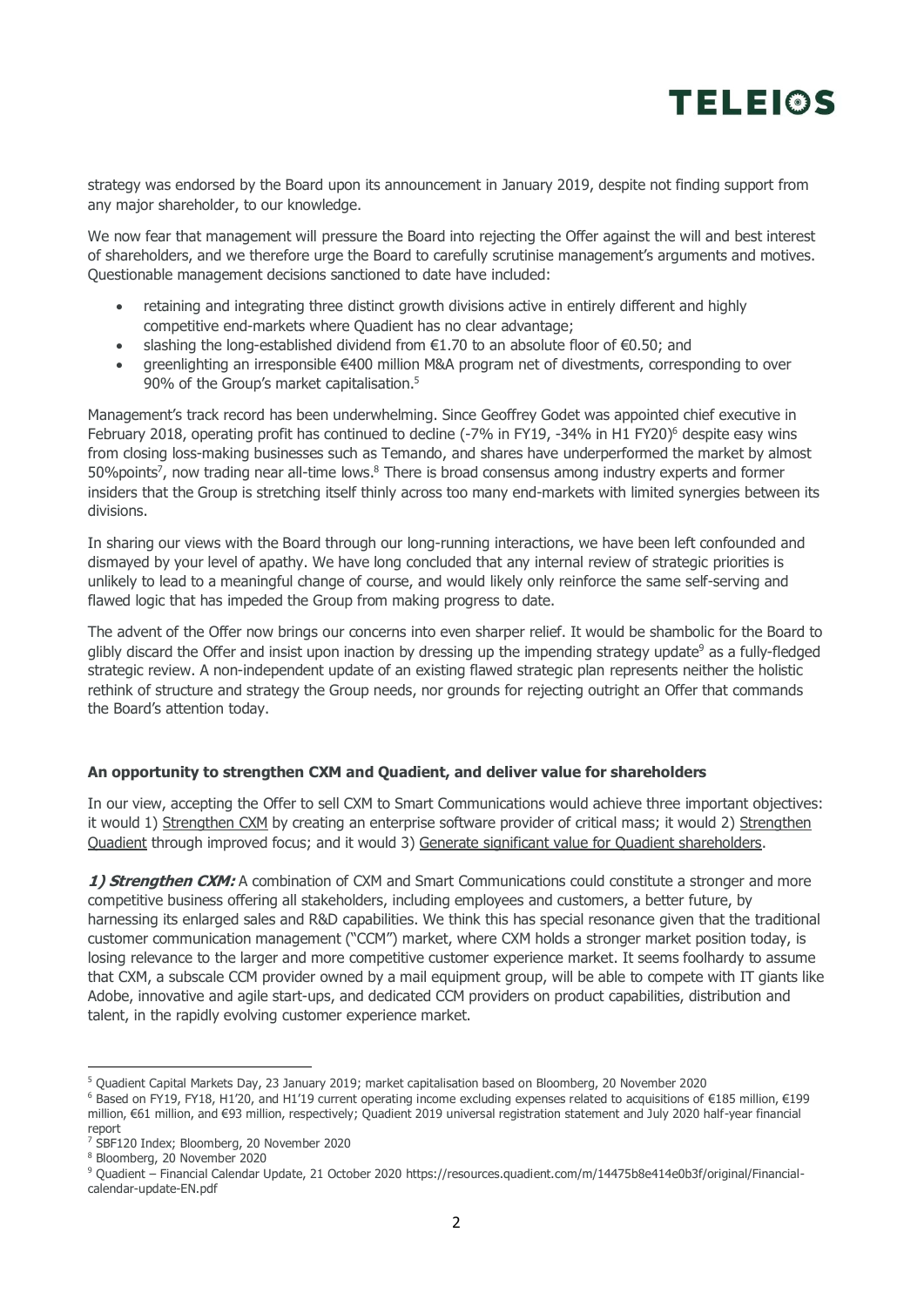

We have seen early warning signs to this effect, and are concerned about CXM's long term future under Quadient ownership. Ranked as the leading CCM vendor for many years, CXM lost this accolade to OpenText's Exstream this year<sup>10</sup>, which like Smart Communications has a more advanced cloud offering. The ranking judged that CXM's "cloud migration is more measured" <sup>11</sup>, presumably because under the current group structure, management faces pressure to deliver short term revenue wins from upfront, on-premise license sales – very possibly mortgaging CXM's long term future in the process.

2) **Strengthen Quadient:** By divesting CXM, Quadient would gain vital focus, with fewer ancillary business lines to worry about, and greater synergy within the Group. Besides CXM, management splits its focus across a further two growing but discrete and challenging end-markets:

- Business Process Automation ("BPA") sells hybrid mail outsourcing and output management software to SMEs. It aspires to enter the receivables and payables automation software market, where it would compete against the likes of Silicon Valley-based Bill.com, a business with ample means to innovate and outcompete given its large market capitalisation of  $$9$  billion<sup>12</sup> and evidenced by its annual revenue growth of 45%<sup>13</sup>
- Parcel Locker Solutions mostly sells parcel lockers to residential developers in the U.S., competing against Assa Abloy-owned Luxor, as well as Amazon's Locker division, which has routinely undercut competitors' prices and benefits from its parent's strong brand

These diffuse growth avenues and an irresponsible €400 million M&A program risk distracting management from its most important tasks, including aligning the cost base of its structurally declining core business Mail-Related Solutions ("MRS", or the "Mail Business"), optimising a large portfolio of so-called Additional Operations, and navigating the COVID-19 pandemic and resultant economic recession.

As a group, Quadient's core competence is selling hardware products and services to 500,000 mostly SME customers. <sup>14</sup> The development and sale of enterprise software – essential for businesses like Smart Communications and CXM – marks a major departure from this. Divesting CXM would focus the Group on businesses that are more synergistic with its MRS division, such as BPA which also sells into the SME market.

**3) Generate significant value for Quadient shareholders:** Reportedly valuing CXM at more than €350 million, over 80% of the Group's €436 million market capitalisation<sup>15</sup>, and at a highly compelling earnings multiple, the Offer is undeniably attractive to shareholders. The divestment could immediately capture CXM's full value, which otherwise likely remains hidden within Quadient's complex and diffuse group structure. Prior to the Offer's publication, Quadient traded on a price-to-earnings ratio of less than 6x<sup>16</sup>, close to its all-time low valuation. This multiple may be appropriate for the legacy Mail Business which contributes the vast majority of earnings, but the meagre market valuation fails to attribute any meaningful value to CXM, despite management's attempts to draw investor attention to it.

Such attempts at investor education are destined to fall short because the reasons for the Group's chronic undervaluation are structural in nature. The Mail Business appeals to income-seeking value investors, while CXM would appeal to an entirely different investor base that values businesses on future sales and profit potential, not current earnings and dividend capacity. Under the prevailing group structure, the Mail Business will continue to dominate Quadient's earnings, cash flow and balance sheet for many years, and as such the Group will likely stay valued on low earnings multiples that fail to reflect the value of CXM in the Group's share price.

<sup>&</sup>lt;sup>10</sup> As per the current Aspire Leaderboard for CCM software vendors [https://www.aspireleaderboard.com/best-customer](https://www.aspireleaderboard.com/best-customer-communications-management-software)[communications-management-software](https://www.aspireleaderboard.com/best-customer-communications-management-software)

<sup>11</sup> <https://www.aspireleaderboard.com/review-of-quadient>

<sup>12</sup> Bloomberg, 20 November 2020

<sup>13</sup> Based on Bill.com FY20 and FY19 revenues of \$158 million and \$108 million, respectively; Bill.com Holdings, Inc. Form 10k for the fiscal year ended 30 June 2020

<sup>&</sup>lt;sup>14</sup> Ouadient 2019 Universal Registration Document

<sup>15</sup> Bloomberg, 20 November 2020

<sup>16</sup> Bloomberg 2021 Price/Earnings Ratio, 20 November 2020